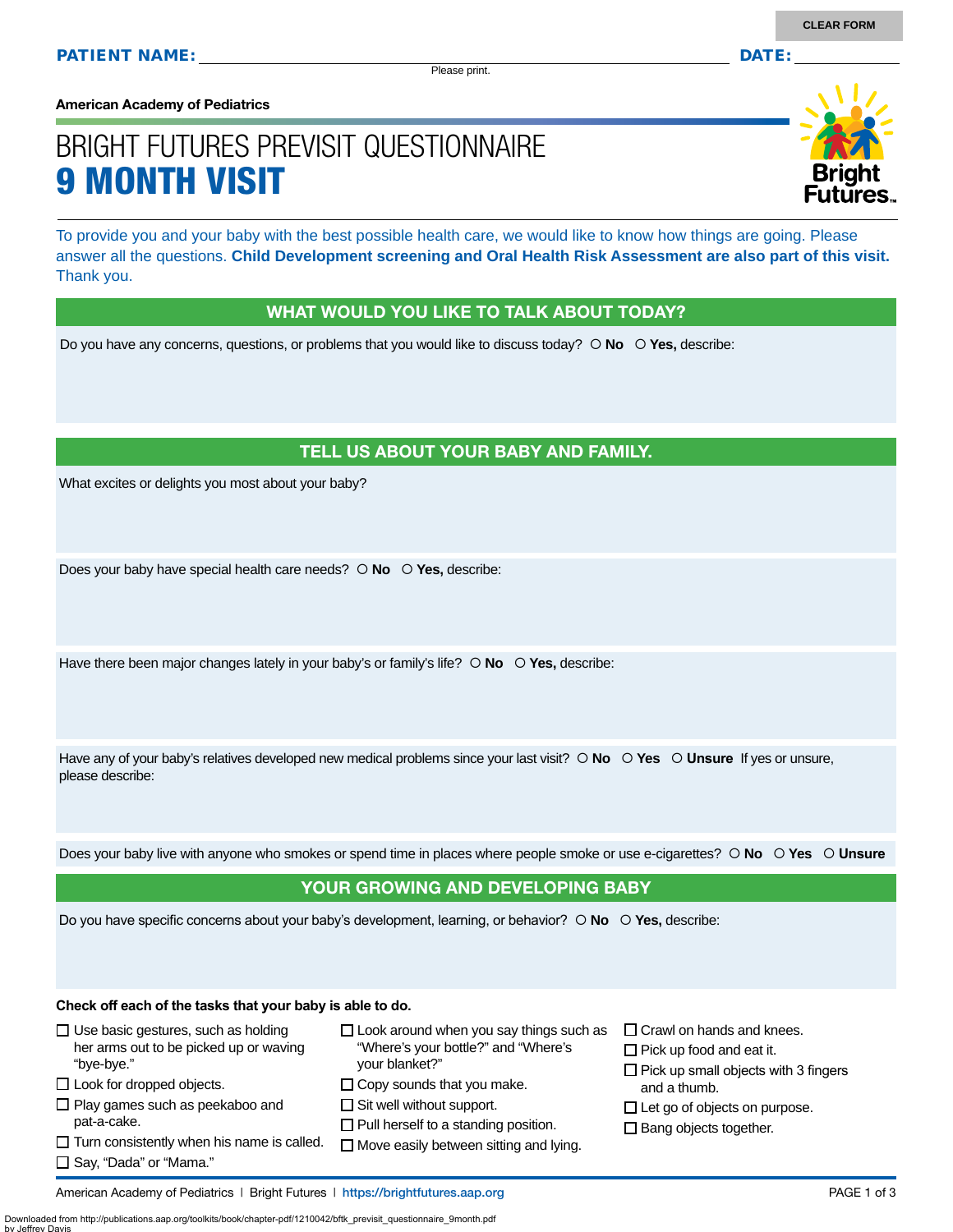## 9 MONTH VISIT

## RISK ASSESSMENT

| <b>Hearing</b> | Do you have concerns about how your baby hears?                                                                                                                                                | $\circ$ No    | Yes<br>$\Omega$ | O Unsure |
|----------------|------------------------------------------------------------------------------------------------------------------------------------------------------------------------------------------------|---------------|-----------------|----------|
| Lead           | Does your baby live in or visit a home or child care facility with an identified lead hazard or a<br>home built before 1960 that is in poor repair or that was renovated in the past 6 months? | $O$ No        | O Yes           | O Unsure |
| Oral health    | Does your baby's primary water source contain fluoride?                                                                                                                                        | O Yes         | $O$ No          | O Unsure |
| <b>Vision</b>  | Do you have concerns about how your baby sees?                                                                                                                                                 | O No          | Yes<br>O        | O Unsure |
|                | Do your baby's eyes appear unusual or seem to cross?                                                                                                                                           | $\bigcirc$ No | O Yes           | O Unsure |
|                | Do your baby's eyelids droop or does one eyelid tend to close?                                                                                                                                 | O No          | Yes<br>Ο        | O Unsure |
|                | Have your baby's eyes ever been injured?                                                                                                                                                       | $\circ$ No    | Yes<br>O        | O Unsure |

## ANTICIPATORY GUIDANCE

### How are things going for you, your baby, and your family?

#### YOUR FAMILY'S HEALTH AND WELL-BEING

| Do you always feel safe in your home?                                                                                                 | O Yes      | $O$ No                        |
|---------------------------------------------------------------------------------------------------------------------------------------|------------|-------------------------------|
| Has your partner, or another significant person in your life, ever hit, kicked, or shoved you, or physically hurt<br>vou or the baby? | $\circ$ No | l O Yes                       |
| Have you developed routines or other ways to take care of yourself?                                                                   | O Yes      | $\overline{\phantom{a}}$ O No |
|                                                                                                                                       |            |                               |

#### CARING FOR YOUR BABY

| Do you have a regular bedtime routine for your baby?                                                    | O Yes  | $O$ No |
|---------------------------------------------------------------------------------------------------------|--------|--------|
| Does she wake up during the night?                                                                      | $O$ No | O Yes  |
| Is your baby learning new things?                                                                       | O Yes  | $O$ No |
| Does your baby have ways to tell you what he wants and needs?                                           | O Yes  | $O$ No |
| Is a TV, computer, tablet, or smartphone on in the background while your baby is in the room?<br>$O$ No |        | O Yes  |
| Does your baby watch TV or play on a tablet or smartphone?<br>If yes, how much time each day? hours     |        | O Yes  |
| Have you made a family media use plan to help you balance media use with other family activities?       | O Yes  | $O$ No |

#### DISCIPLINE

| Do you and your partner agree on how to handle your baby's behavior?                |  | O Yes I              | O No |
|-------------------------------------------------------------------------------------|--|----------------------|------|
| Do you limit the use of "No" to only the most important issues?                     |  | O Yes                | O No |
| If you have other children, do you let them help with the baby as much as they can? |  | <b>IONA OYes ONO</b> |      |

## FEEDING YOUR BABY

| Does your baby feed herself?                                                                              |  | O Yes              | $O$ No     |
|-----------------------------------------------------------------------------------------------------------|--|--------------------|------------|
| Does your baby drink from a cup?                                                                          |  | O Yes              | $O$ No     |
| Do you let your baby decide what and how much to eat?                                                     |  | O Yes              | $\circ$ No |
| Do you give your baby foods with different textures (such as pureed, blended, mashed, chopped, or lumps)? |  | O Yes              | O No       |
| If you are breastfeeding, are you planning on continuing?                                                 |  | ONA   O Yes   O No |            |

#### **SAFETY**

| <b>Car and Home Safety</b>                                                                                         |            |              |
|--------------------------------------------------------------------------------------------------------------------|------------|--------------|
| Is your baby fastened securely in a rear-facing car safety seat in the back seat every time he rides in a vehicle? | l O Yes    | O No         |
| Do you have any habits or reminders that prevent you from ever leaving your baby in the car?                       |            | ○ Yes │ ○ No |
| Do you keep your baby away from the stove, fireplaces, and space heaters?                                          | O Yes O No |              |

American Academy of Pediatrics | Bright Futures | https:/[/brightfutures.aap.org](https://brightfutures.aap.org/Pages/default.aspx) | Namerican Academy of Pediatrics | Bright Futures | https://brightfutures.aap.org